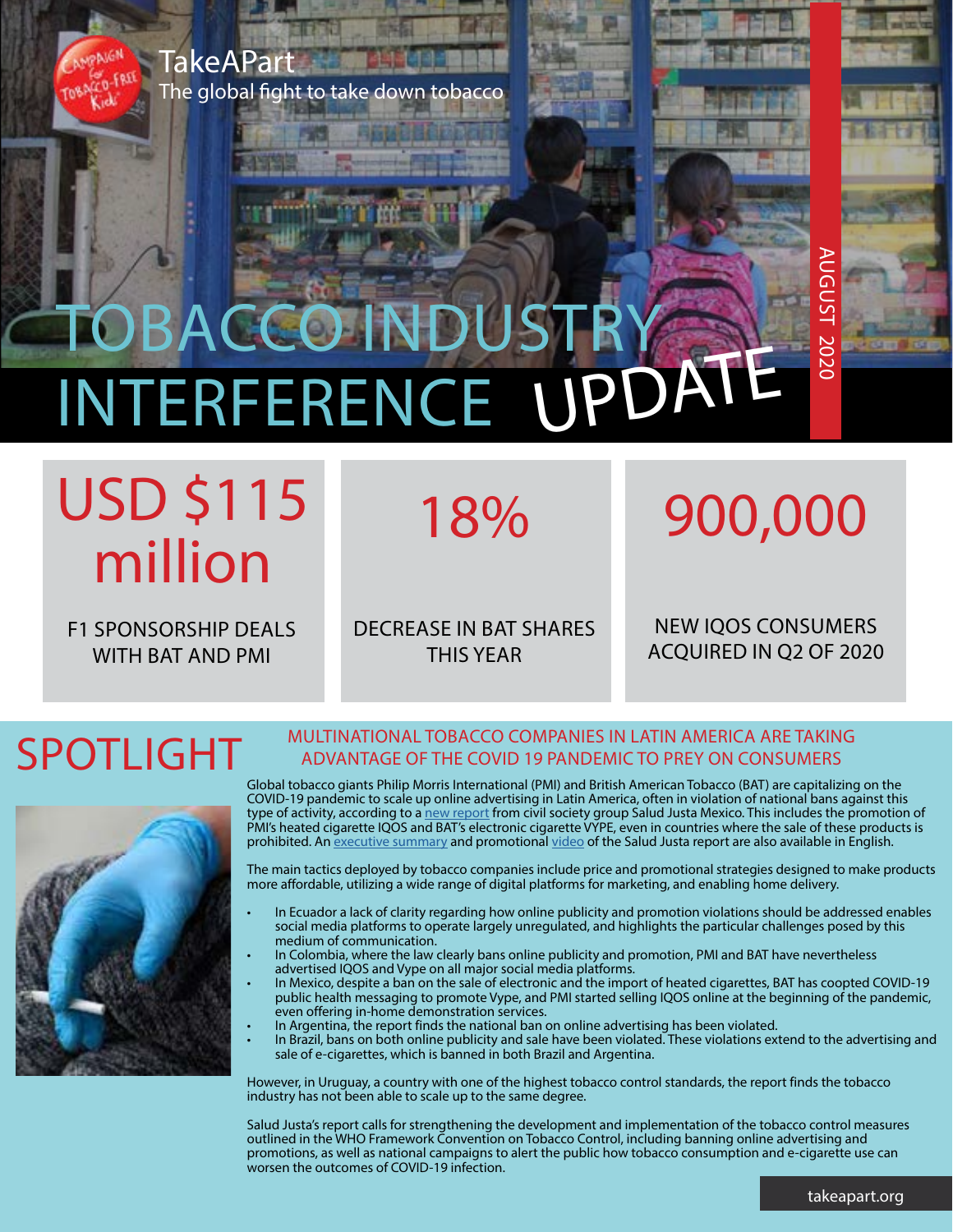# **GHI IGHT**

#### 1 Policy Interference

■ Tobacco lobbyists took South Africa's government to [court over a ban on the sale of cigarettes implemented](https://www.insider.com/coronavirus-south-africa-4-month-long-cigarette-ban-challenged-2020-7)  [as part of the government's response to the COVID-19](https://www.insider.com/coronavirus-south-africa-4-month-long-cigarette-ban-challenged-2020-7)  [pandemic.](https://www.insider.com/coronavirus-south-africa-4-month-long-cigarette-ban-challenged-2020-7)

■ Tobacco companies continue to lobby governments and find new ways to interfere around the world, in the [EU](https://www.politico.eu/article/commission-remains-vulnerable-to-big-tobaccos-siren-song-report-says/), [Italy](https://www.politico.com/news/2020/07/19/big-tobacco-italy-taxes-369772), and [Costa Rica](https://www.premiumtimesng.com/foreign/403668-how-tobacco-funded-group-try-to-influence-tobacco-control-policy-in-costa-rica-report.html).

#### 2 Marketing of Tobacco and Nicotine Products

■ The United States' Food and Drug Administration (FDA) [authorized PMI to market IQOS products as reducing](https://www.bloomberg.com/news/articles/2020-07-07/philip-morris-allowed-to-label-iqos-as-reducing-harmful-exposure)  [consumers' exposure to harmful chemicals found in](https://www.bloomberg.com/news/articles/2020-07-07/philip-morris-allowed-to-label-iqos-as-reducing-harmful-exposure)  [cigarettes.](https://www.bloomberg.com/news/articles/2020-07-07/philip-morris-allowed-to-label-iqos-as-reducing-harmful-exposure) 

■ A poll commissioned by Philip Morris International (PMI) alleges the EU menthol cigarette ban has led to an [increase in the sale of illegal menthol cigarettes in the](https://www.express.co.uk/news/uk/1310516/menthol-cigarettes-ban-EU-law-smoking)  [United Kingdom \(UK\).](https://www.express.co.uk/news/uk/1310516/menthol-cigarettes-ban-EU-law-smoking) 

■ British American Tobacco (BAT) has taken over medium sized e-cigarette shops from e-cigarette retailer Hello [Vape in Germany.](https://www.welt.de/wirtschaft/article212320611/E-Zigarette-Uebernahmen-in-der-Corona-Krise.html) After the company had gone bankrupt, BAT purchased 16 e-cigarette shops and two Hello Vape online shops.

#### **3** Tobacco Industry Public Relations including Front Groups and Allies

■ PMI and BAT continue to spend millions of dollars on [advertising with Formula 1 Ferrari and McLaren teams.](https://www.dispatchlive.co.za/sport/2020-07-29-formula-one-slammed-over-swelling-tobacco-advertising/)

■ PMI-funded NGO in Indonesia was selected to receive [government funding.](https://www.cnnindonesia.com/nasional/20200727142010-20-529372/loloskan-putera-sampoerna-nadiem-dituding-pro-industri-rokok)

■ BAT-funded campaign tries to discredit the UK's National Health Service and local council" stop-smoking services" [campaigns which assist people in quitting smoking.](https://www.theguardian.com/business/2020/jul/02/tobacco-giant-behind-attack-on-quit-smoking-services)

#### 4 Investor Reporting and Corporate

#### Changes

■ [Juul has filed an application](https://www.bloomberg.com/news/articles/2020-07-30/juul-files-crucial-fda-application-to-keep-selling-e-cigarettes?fbclid=IwAR3LhxL9F4farEpgim6Xzl-hdZfc-Wkws0Z2LuIXhi7yBsBct5MV165sH3s) with the United States FDA to continue selling its e-cigarettes in the country.

■ Tobacco companies [PMI,](https://philipmorrisinternational.gcs-web.com/static-files/3246c242-ddf7-4ba3-90c9-323e9cfacb74) Japan Tobacco International ([JTI\)](https://www.jt.com/investors/results/forecast/pdf/2020/Second_Quarter/20200731_07.pdf) and [Altria](https://www.businesswire.com/news/home/20200728005510/en/Altria-Reports-2020-Quarter-First-Half-Results-Reestablishes) shared their quarterly results, reporting decreases in total shipment volumes.

■ BAT's revenue for the first half of 2020 was up by 2.4 [percent,](https://www.bat.com/group/sites/uk__9d9kcy.nsf/vwPagesWebLive/DO72TJQU/$FILE/medMDBRZQL4.pdf?openelement) while the overall volume fell 6.3 percent against the half year report for 2019.

#### **5** Litigation and Government Investigations

■ Imperial Tobacco (IT) paid a fine of UAH 460 [million for its concerted anti-competitive actions](http://lenta.lviv.ua/economy/2020/07/24/228971.html)  [in the Ukraine tobacco market.](http://lenta.lviv.ua/economy/2020/07/24/228971.html) It has been accused alongside BAT, Japan Tobacco, PMI, Pryluky, and Tedis of establishing a monopoly in Ukraine.

■ Juul filed a patent infringement complaint at the [United States International Trade Commission in](https://www.bloomberg.com/news/articles/2020-07-13/juul-launches-legal-fight-against-black-market-vaping-cartridges)  [Washington DC.](https://www.bloomberg.com/news/articles/2020-07-13/juul-launches-legal-fight-against-black-market-vaping-cartridges)

#### **6** Pricing - Product Possibility and Affordability

■ The Philipino Department of Finance is currently [taking steps to ban the sale of cigarettes online after](https://newsinfo.inquirer.net/1302353/dof-to-ban-online-sale-of-sin-products)  [PMFTC launched online sales.](https://newsinfo.inquirer.net/1302353/dof-to-ban-online-sale-of-sin-products) 

■ Russia is banning all Juul sales in the country.

#### RECENT and UPCOMING INDUSTRY **ACTIVITIES**



- September [30 Imperial Tobacco: Imperial](https://www.pmi.com/investor-relations/overview/event-details?EventId=22531)  Brands PLC dividend [payment](https://www.pmi.com/investor-relations/press-releases-and-events/q2-earnings/?eventId=21721)
- October 20 Philip Morris International: 2020 Third-Quarter results released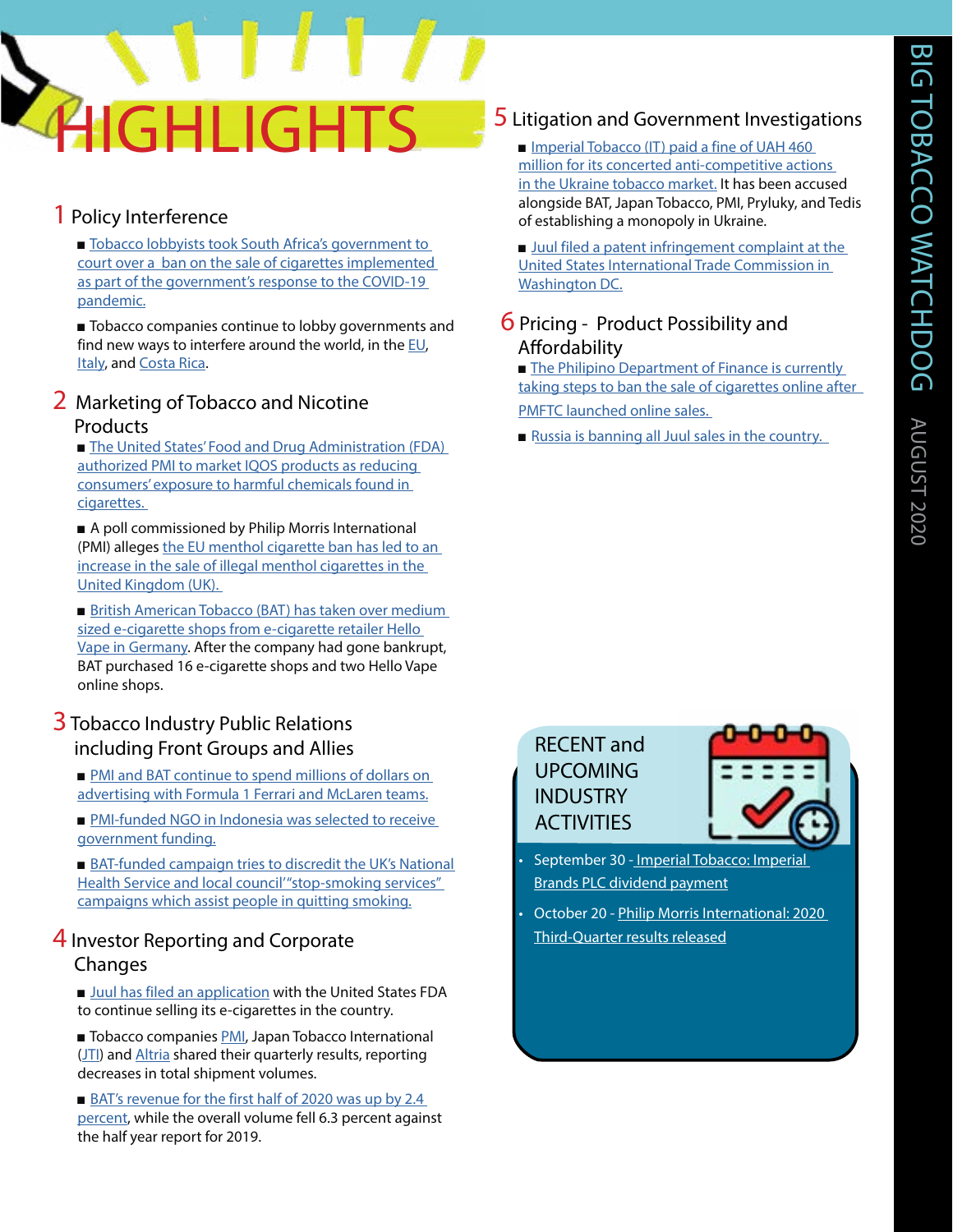## MEDIA COVERAGE

#### 1 Policy Interference

■ At a recent meeting with the office of Vice-President Maros Sefcovic, [health advocates questioned the](https://www.politico.eu/article/commission-remains-vulnerable-to-big-tobaccos-siren-song-report-says/)  [European Union's commitment to](https://www.politico.eu/article/commission-remains-vulnerable-to-big-tobaccos-siren-song-report-says/)  [the World Health Organization's](https://www.politico.eu/article/commission-remains-vulnerable-to-big-tobaccos-siren-song-report-says/)  [Framework Convention on Tobacco](https://www.politico.eu/article/commission-remains-vulnerable-to-big-tobaccos-siren-song-report-says/)  [Control](https://www.politico.eu/article/commission-remains-vulnerable-to-big-tobaccos-siren-song-report-says/) (FCTC). A spokesperson from the European Commission pointed out that a New Year's concert organized by the Slovak Permanent Representation, and under the patronage of Mr Sefcovic (who is from Slovakia) was sponsored by PMI. All sponsors, including PMI were at a "courtesy meeting" with Sefcovic, his offices stated no tobacco matters were discussed.

■ Tobacco lobbyists took South [Africa's government to court over](https://www.insider.com/coronavirus-south-africa-4-month-long-cigarette-ban-challenged-2020-7)  [a ban on the sale of cigarettes](https://www.insider.com/coronavirus-south-africa-4-month-long-cigarette-ban-challenged-2020-7)  [implemented as part of the](https://www.insider.com/coronavirus-south-africa-4-month-long-cigarette-ban-challenged-2020-7)  [government's response to the](https://www.insider.com/coronavirus-south-africa-4-month-long-cigarette-ban-challenged-2020-7)  [COVID-19 pandemic](https://www.insider.com/coronavirus-south-africa-4-month-long-cigarette-ban-challenged-2020-7). Separately to this case, BAT is also bringing court proceedings against the South African government, a case that will be heard in August.

■ The government of Italy continues to allow for [heated cigarettes](https://www.politico.com/news/2020/07/19/big-tobacco-italy-taxes-369772)  [to be taxed at lower rates than](https://www.politico.com/news/2020/07/19/big-tobacco-italy-taxes-369772)  [conventional cigarettes, a step that](https://www.politico.com/news/2020/07/19/big-tobacco-italy-taxes-369772)  [favors PMI.](https://www.politico.com/news/2020/07/19/big-tobacco-italy-taxes-369772) The company holds a near monopoly on heated cigarettes in the country. In Italy, taxes on heated cigarettes are only a quarter of the standard rate on conventional cigarettes at the moment and the government is protecting heated cigarettes's privileged tax status.

■ Lobbying firm Red Flag spent [more than EUR 300,000 on its](https://www.irishtimes.com/news/ireland/irish-news/facebook-quadruples-spending-on-lobbying-in-brussels-1.4300460)  [Brussels operations last year](https://www.irishtimes.com/news/ireland/irish-news/facebook-quadruples-spending-on-lobbying-in-brussels-1.4300460), BAT is one of its clients.

■ The Transnational Alliance to Combat Illicit Trade (TRACIT), a group funded by PMI, [has been](https://www.premiumtimesng.com/foreign/403668-how-tobacco-funded-group-try-to-influence-tobacco-control-policy-in-costa-rica-report.html)  [attempting to interfere in the design](https://www.premiumtimesng.com/foreign/403668-how-tobacco-funded-group-try-to-influence-tobacco-control-policy-in-costa-rica-report.html)  [of public policies in Costa Rica. A](https://www.premiumtimesng.com/foreign/403668-how-tobacco-funded-group-try-to-influence-tobacco-control-policy-in-costa-rica-report.html)  [report by AdiarioCR has shown that](https://www.premiumtimesng.com/foreign/403668-how-tobacco-funded-group-try-to-influence-tobacco-control-policy-in-costa-rica-report.html)  [TRACIT is interfering by opposing](https://www.premiumtimesng.com/foreign/403668-how-tobacco-funded-group-try-to-influence-tobacco-control-policy-in-costa-rica-report.html) 

[legislation that seeks to regulate](https://www.premiumtimesng.com/foreign/403668-how-tobacco-funded-group-try-to-influence-tobacco-control-policy-in-costa-rica-report.html)  [cigarette smuggling.](https://www.premiumtimesng.com/foreign/403668-how-tobacco-funded-group-try-to-influence-tobacco-control-policy-in-costa-rica-report.html)

#### 2 Marketing of Tobacco and Nicotine Products

■ The United States FDA has [authorized PMI to market IQOS](https://www.bloomberg.com/news/articles/2020-07-07/philip-morris-allowed-to-label-iqos-as-reducing-harmful-exposure)  [products as reducing consumers'](https://www.bloomberg.com/news/articles/2020-07-07/philip-morris-allowed-to-label-iqos-as-reducing-harmful-exposure)  [exposure to harmful chemicals](https://www.bloomberg.com/news/articles/2020-07-07/philip-morris-allowed-to-label-iqos-as-reducing-harmful-exposure)  [found in cigarettes.](https://www.bloomberg.com/news/articles/2020-07-07/philip-morris-allowed-to-label-iqos-as-reducing-harmful-exposure) Following the FDA authorization in the United States, PMI started to push for regulation changes in other countries, including [Mexico](https://geekzilla.tech/iqos-es-un-producto-de-tabaco-menos-danino/).

■ PMI continues to promote its smoke-free marketing with consistent messaging underlining the "benefits" of switching to heated cigarettes [online](https://www.pmiscience.com/smoke-free/understanding-how-to-achieve-risk-reduction-for-smokers), in digital and print publications in a number of countries, including: [Australia,](https://www.smh.com.au/business/companies/philip-morris-says-cigarettes-may-start-disappearing-in-a-decade-20200701-p557tm.html) [Israel,](https://www.jpost.com/health-science/cigarettes-sales-to-be-phased-out-by-philip-morris-int-within-15-years-634599) [Moldova,](https://www.kp.md/online/news/3959757/) and [the United States](https://hbr.org/2020/07/how-philip-morris-is-planning-for-a-smoke-free-future).

■ PMI launched a new advertising [campaign](https://www.pmi.com/media-center/press-releases/press-details/?newsId=22641) designed to "raise awareness of the trade in fraudulent personal protective equipment amid the COVID-19 crisis, and spotlight the resources available to combat the trade in these goods". The campaign will run for two months across the United States.

■ PMI has commissioned a poll that [finds that the EU Ban on menthol](https://www.express.co.uk/news/uk/1310516/menthol-cigarettes-ban-EU-law-smoking)  [cigarettes has caused an increase](https://www.express.co.uk/news/uk/1310516/menthol-cigarettes-ban-EU-law-smoking)  [in dangerous alternatives](https://www.express.co.uk/news/uk/1310516/menthol-cigarettes-ban-EU-law-smoking). The poll also found 14 percent of the 308 surveyed continued to buy menthol cigarettes on sale illegally from local retailers while 11 per cent opted to quit smoking altogether.

■**BAT took over shops from the** [e-cigarette retailer Hello Vape in](https://www.welt.de/wirtschaft/article212320611/E-Zigarette-Uebernahmen-in-der-Corona-Krise.html)  [Germany.](https://www.welt.de/wirtschaft/article212320611/E-Zigarette-Uebernahmen-in-der-Corona-Krise.html) After the company had gone bankrupt, BAT purchased 16 e-cigarette shops and two Hello Vape online shops.

■Puff Bar, a California-based [marketer of flavoured e-cigarettes,](https://www.fairwarning.org/2020/07/e-cigarette-company-suspends-sales/?fbclid=IwAR0yUKGH8-wt3Q4yx4vj10XNrxcwUL0hCJHWdqjI4-reJQ5tA9uergCg6Nc)  [announced the sales suspension](https://www.fairwarning.org/2020/07/e-cigarette-company-suspends-sales/?fbclid=IwAR0yUKGH8-wt3Q4yx4vj10XNrxcwUL0hCJHWdqjI4-reJQ5tA9uergCg6Nc)  [on its website](https://www.fairwarning.org/2020/07/e-cigarette-company-suspends-sales/?fbclid=IwAR0yUKGH8-wt3Q4yx4vj10XNrxcwUL0hCJHWdqjI4-reJQ5tA9uergCg6Nc). The company's Chief



Financial Officer Patrick Beltran confirmed that U.S. sales were being halted until further notice, but said that international sales would continue for the time being.

#### **3** Tobacco Industry Public Relations including Front Groups and Allies

■ BAT Malaysia has launched the "[Stop Black Market](https://www.nst.com.my/business/2020/07/606376/bat-launches-stop-black-market-campaign)" campaign to highlight how illicit trade impacts on criminal activity, fiscal revenue and youth smoking prevalence.

■ A new report "Driving Addiction: [F1 and Tobacco Advertising" finds](https://www.dispatchlive.co.za/sport/2020-07-29-formula-one-slammed-over-swelling-tobacco-advertising/)  [that big tobacco is stepping up its](https://www.dispatchlive.co.za/sport/2020-07-29-formula-one-slammed-over-swelling-tobacco-advertising/)  [sponsorship spending](https://www.dispatchlive.co.za/sport/2020-07-29-formula-one-slammed-over-swelling-tobacco-advertising/). The spending by PMI and BAT on the F1 Ferrari and McLaren teams is expected to rise to US\$ 115 million this year.

■ Indonesian Minister of Education [and Culture, Nadiem Makarim](https://www.cnnindonesia.com/nasional/20200727142010-20-529372/loloskan-putera-sampoerna-nadiem-dituding-pro-industri-rokok)  [received criticism after selecting](https://www.cnnindonesia.com/nasional/20200727142010-20-529372/loloskan-putera-sampoerna-nadiem-dituding-pro-industri-rokok)  [the Putera Sampoerna Foundation](https://www.cnnindonesia.com/nasional/20200727142010-20-529372/loloskan-putera-sampoerna-nadiem-dituding-pro-industri-rokok)  [as one of the recipients of the](https://www.cnnindonesia.com/nasional/20200727142010-20-529372/loloskan-putera-sampoerna-nadiem-dituding-pro-industri-rokok)  [Mobilization Organization Program](https://www.cnnindonesia.com/nasional/20200727142010-20-529372/loloskan-putera-sampoerna-nadiem-dituding-pro-industri-rokok)  [grant](https://www.cnnindonesia.com/nasional/20200727142010-20-529372/loloskan-putera-sampoerna-nadiem-dituding-pro-industri-rokok). The foundation is owned and funded by PT Hanjaya Mandala Sampoerna, an Indonesian tobacco company owned by PMI.

[■](https://www.facebook.com/permalink.php?id=500214176674878&story_fbid=3568532196509712) British public relations agency Pagefield sent news outlets press releases appearing to discredit the UK's National Health Service and local council'"stop-smoking services". However, Pagefield didn't [initially disclose that the campaign](https://www.theguardian.com/business/2020/jul/02/tobacco-giant-behind-attack-on-quit-smoking-services)  [was funded by BAT](https://www.theguardian.com/business/2020/jul/02/tobacco-giant-behind-attack-on-quit-smoking-services). The public relations agency has previously worked on PMI's IQOS campaign.

■An analysis of GlobalData's [Tobacco Alternatives Influencer](https://www.marketscreener.com/GLOBALDATA-PLC-13101755/news/GlobalData-reveals-top-10-tobacco-influencers-on-Twitter-in-Q2-2020-31013611/)  [Network Platform, which tracks](https://www.marketscreener.com/GLOBALDATA-PLC-13101755/news/GlobalData-reveals-top-10-tobacco-influencers-on-Twitter-in-Q2-2020-31013611/)  [more than 190 tobacco industry](https://www.marketscreener.com/GLOBALDATA-PLC-13101755/news/GlobalData-reveals-top-10-tobacco-influencers-on-Twitter-in-Q2-2020-31013611/)  [experts and peers](https://www.marketscreener.com/GLOBALDATA-PLC-13101755/news/GlobalData-reveals-top-10-tobacco-influencers-on-Twitter-in-Q2-2020-31013611/) on Twitter, has revealed that Charles A. Gardner, Director at the Foundation for a Smoke Free World, is the top tobacco influencer during the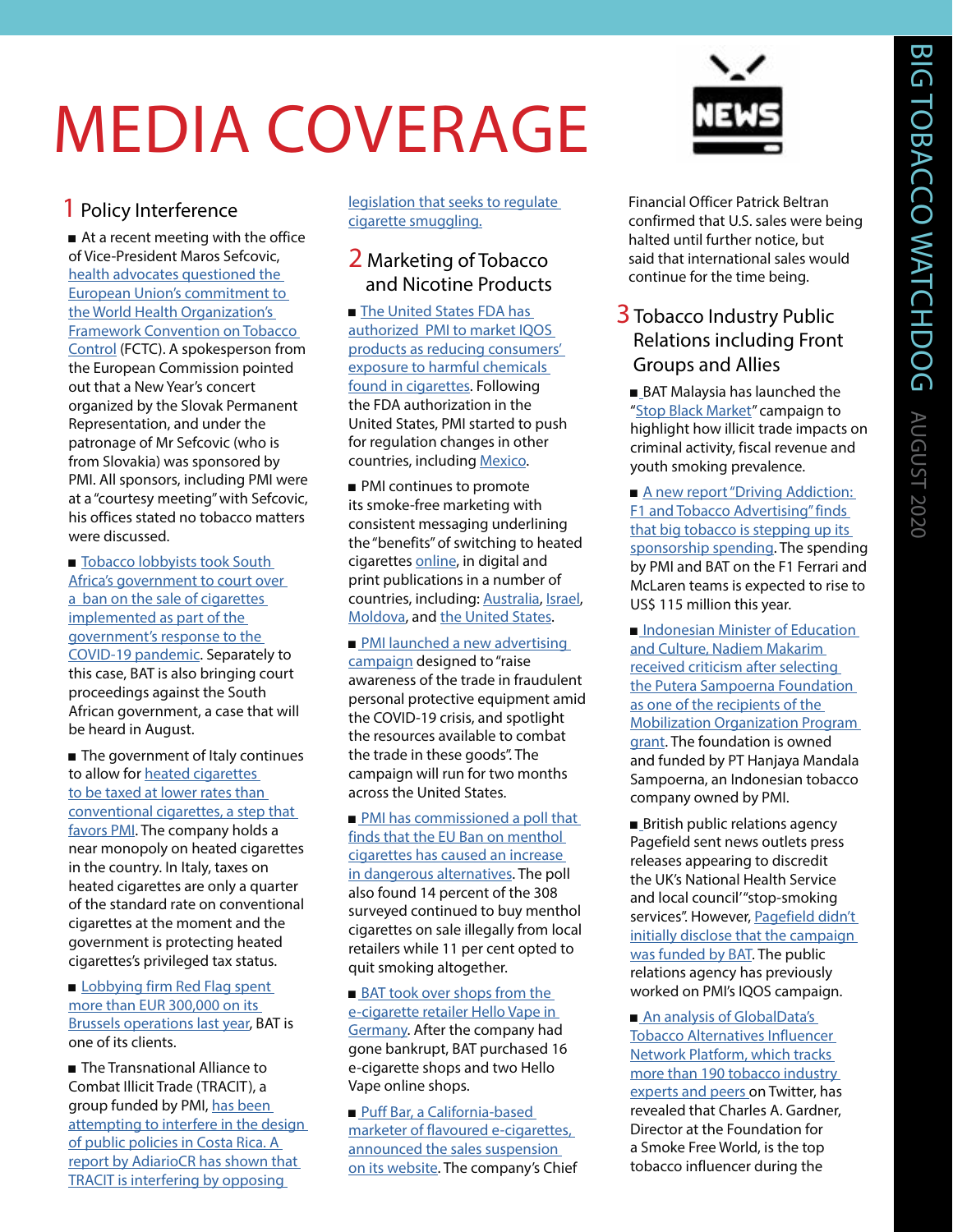## MEDIA COVERAGE

second quarter of 2020.

#### 4 Investor Reporting and Corporate Changes

■ E-cigarette company Juul has [filed an application](https://www.bloomberg.com/news/articles/2020-07-30/juul-files-crucial-fda-application-to-keep-selling-e-cigarettes?fbclid=IwAR3LhxL9F4farEpgim6Xzl-hdZfc-Wkws0Z2LuIXhi7yBsBct5MV165sH3s) with the United States Food and Drug Administration to continue selling its e-cigarettes in the country.

■ Imperial's new CEO Stefan [Bomhard started on July 1, 2020](https://www.imperialbrandsplc.com/media/news-and-features/2020/our-new-chief-executive.html).

■[PMI reported "better-than](https://philipmorrisinternational.gcs-web.com/static-files/3246c242-ddf7-4ba3-90c9-323e9cfacb74)[anticipated" performance during](https://philipmorrisinternational.gcs-web.com/static-files/3246c242-ddf7-4ba3-90c9-323e9cfacb74)  [Q2 of 2020.](https://philipmorrisinternational.gcs-web.com/static-files/3246c242-ddf7-4ba3-90c9-323e9cfacb74) The company attributed this performance to the recovery of industry volumes in June, growing IQOS user acquisition of almost 900,000 new consumers during Q2, and other factors. PMI's total cigarette shipment (excluding heated cigarettes) volume was 151, 3 billion sticks, representing a 17.6 percent decrease from Q2 2019.

■[JTI's core revenue in Q2 of 2020](https://www.jt.com/investors/results/forecast/pdf/2020/Second_Quarter/20200731_07.pdf)  [was 626.1 JPY billion \(5.9 US\\$](https://www.jt.com/investors/results/forecast/pdf/2020/Second_Quarter/20200731_07.pdf)  [billion\),](https://www.jt.com/investors/results/forecast/pdf/2020/Second_Quarter/20200731_07.pdf) an increase of 3.1 percent year-on-year. JTI's total shipment volume for its international tobacco business was 211.9 billion sticks equivalent, which accounts for a decrease of 4.8 percent when compared to last year.

■BAT's revenue for the first half [\(H1\) of 2020 was up by 2.4 percent](https://www.bat.com/group/sites/uk__9d9kcy.nsf/vwPagesWebLive/DO72TJQU/$FILE/medMDBRZQL4.pdf?openelement)

(Adjusted H1 2020 at constant rates). Revenue from combustible products was also up by 2.2 percent. The total revenue was GBP 12.4 billion (US\$ 16 billion) at constant 2020 rates. Overall volume fell 6.3 percent to 315 billion sticks (against HY2019). BAT stated this was caused by international travel restrictions and various other lock down measures due to COVID-19. [BAT's shares have](https://www.bloomberg.com/news/articles/2020-07-31/bat-earnings-growth-shows-tobacco-s-resilience-during-pandemic)  [dropped 18 percent this year](https://www.bloomberg.com/news/articles/2020-07-31/bat-earnings-growth-shows-tobacco-s-resilience-during-pandemic).

■Altria saw a net revenue of US\$ 6.4 [billion in Q2 of 2020](https://www.businesswire.com/news/home/20200728005510/en/Altria-Reports-2020-Quarter-First-Half-Results-Reestablishes), a 3.8 percent decline from Q2/2019, primarily due to lower net revenues in the

"smokeable" products segment. Domestic cigarette shipment volume decreased by 8.8 percent, primarily driven by trade inventory movements and other factors.

#### 5 Litigation and Government Investigations

■ IT paid a fine of UAH 460 million [\(US\\$ 16.5 million\) for its concerted](http://lenta.lviv.ua/economy/2020/07/24/228971.html)  [anti-competitive actions with other](http://lenta.lviv.ua/economy/2020/07/24/228971.html)  [tobacco companies in Ukraine.](http://lenta.lviv.ua/economy/2020/07/24/228971.html) The company tried to appeal the decision of the Antimonopoly Committee; however, the Kiev [Economic Court](https://gordonua.com/news/money/tabachnaya-gruppa-kompaniy-proigrala-antimonopolnomu-komitetu-sud-o-shtrafe-v-460-mln-1510275.html) later rejected the appeal. Earlier in the month, the Antimonopoly Committee fined tobacco companies PMI, JTI, IT, BAT and other tobacco companies a total of UAH 6.5 billion (US\$ 234 million) for concerted anticompetitive actions.

■ Juul filed a patent infringement [complaint at the United States](https://www.bloomberg.com/news/articles/2020-07-13/juul-launches-legal-fight-against-black-market-vaping-cartridges)  [International Trade Commission](https://www.bloomberg.com/news/articles/2020-07-13/juul-launches-legal-fight-against-black-market-vaping-cartridges)  [in Washington DC,](https://www.bloomberg.com/news/articles/2020-07-13/juul-launches-legal-fight-against-black-market-vaping-cartridges) naming more than four dozen companies that are allegedly importing counterfeit cartridges for its e-cigarettes. The company is seeking a blanket order that would block imports of any unauthorized cartridges.

■ The Government of Philippines said it was open to arbitration in [their efforts to seek compensation](https://mb.com.ph/2020/07/13/ph-open-to-arbitration-on-cigarette-tax-case-lodged-against-thailand/)  from the government of Thailand [for discriminatory tax treatment](https://mb.com.ph/2020/07/13/ph-open-to-arbitration-on-cigarette-tax-case-lodged-against-thailand/)  on the cigarette exports of Philip [Morris Philippines Manufacturing.](https://mb.com.ph/2020/07/13/ph-open-to-arbitration-on-cigarette-tax-case-lodged-against-thailand/) The country representatives also stressed it fully reserved its right to retaliatory measures against Thailand, which consistently ignored the World Trade Organisation's rulings in favor of The Philippines.



#### 6 Pricing — Product Accessibility and Affordability

■ The Philipino Department of Finance is currently taking steps to ban the sale of cigarettes online after PMFTC Inc. (a Philipino merger [of PMI and Fortune Tobacco\)](https://newsinfo.inquirer.net/1302353/dof-to-ban-online-sale-of-sin-products)  [started selling cigarettes online.](https://newsinfo.inquirer.net/1302353/dof-to-ban-online-sale-of-sin-products) The government is working to ensure that tobacco products are not accessible to minors.

■ Russia will set a limit on the [nicotine content in liquids for](https://www.ferra.ru/news/health/v-rossii-mogut-zapretit-elektronnye-sigarety-populyarnoi-marki-22-07-2020.htm)  [e-cigarettes](https://www.ferra.ru/news/health/v-rossii-mogut-zapretit-elektronnye-sigarety-populyarnoi-marki-22-07-2020.htm) to up to 20 mg per 1 ml. This decision may mean that Juul [will no longer be permitted for sale](https://fedpress.ru/news/77/society/2536988)  [in the country.](https://fedpress.ru/news/77/society/2536988) JTI's Logic Compact e-cigarettes may also be affected if more measures are implemented.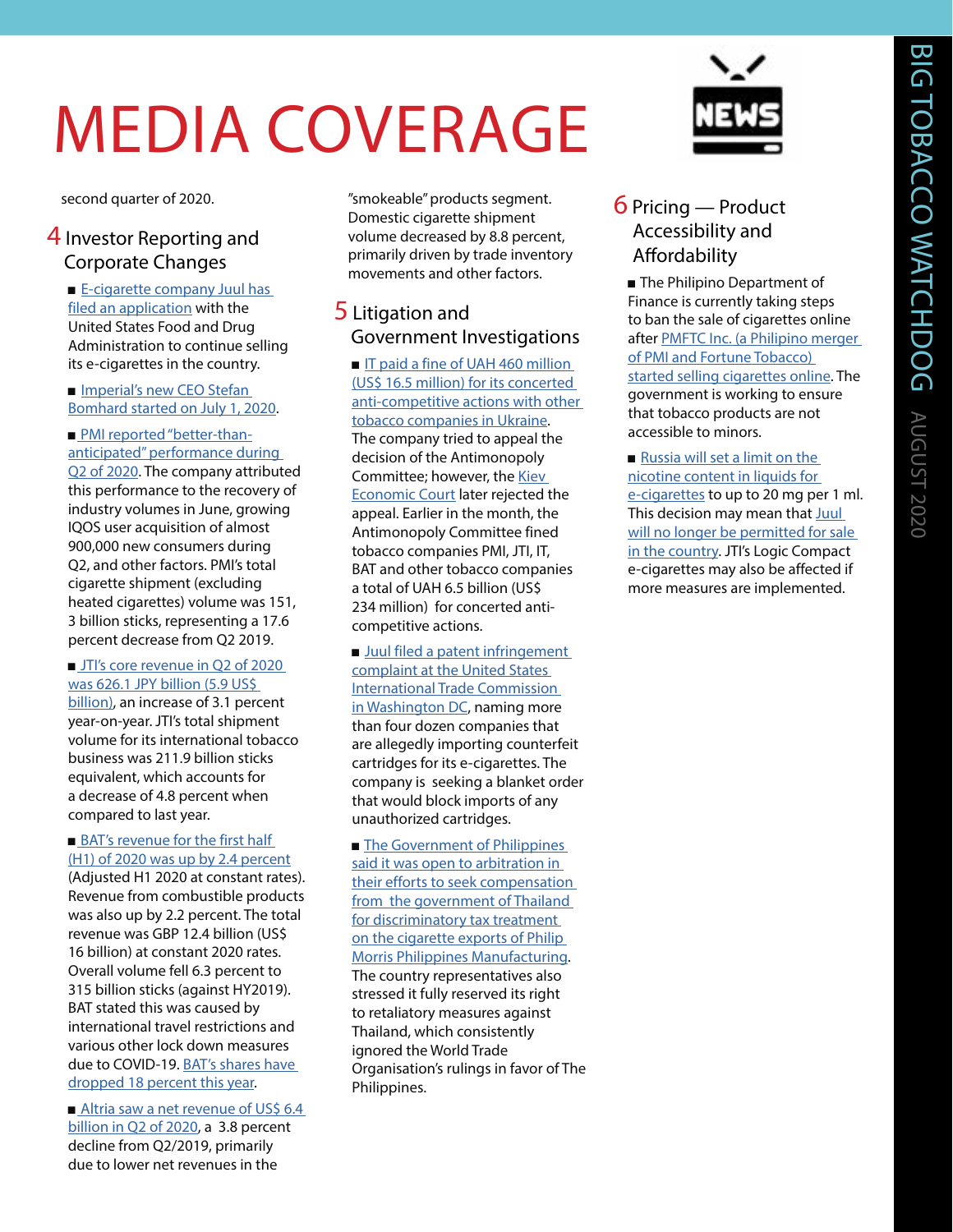## TRADEMARK APPLICATIONS

#### August WIPO Database Trademark Analysis

| Compa-<br>ny                                        | Ciga-<br>rette | <b>New</b><br>Ciga-<br>rette | E-Ciga-<br>rette | <b>New</b><br>E-Ciga-<br>rette | <b>HTP</b>   | <b>New</b><br><b>HTP</b> | Smoke-<br>less To-<br>bacco | <b>New</b><br>Smoke-<br>less To-<br>bacco | <b>New</b><br>Phrases | <b>New</b><br>Symbol/<br>Image |
|-----------------------------------------------------|----------------|------------------------------|------------------|--------------------------------|--------------|--------------------------|-----------------------------|-------------------------------------------|-----------------------|--------------------------------|
| <b>BRITISH</b><br><b>AMERICAN</b><br><b>TOBACCO</b> | 6              | 3                            | $\overline{2}$   | 5                              | $\mathbf 0$  | 6                        | $\pmb{0}$                   | $\mathbf 0$                               | $\overline{2}$        | 5                              |
| <b>IMPERIAL</b><br><b>BRANDS</b>                    | $\mathbf 0$    | $\overline{2}$               | $\mathbf 0$      | $\mathbf 0$                    | $\mathbf 0$  | $\mathbf 0$              | $\mathbf 0$                 | 1                                         | $\mathbf 0$           | $\mathbf 0$                    |
| <b>JAPAN</b><br><b>TOBACCO</b>                      | $\mathbf 0$    | $\overline{2}$               | $\mathbf 0$      | 1                              | $\mathbf 0$  | $\mathbf 0$              | $\mathbf 0$                 | $\mathbf 0$                               | $\mathbf 0$           | 1                              |
| <b>JUUL LABS</b>                                    | $\mathbf 0$    | $\mathbf 0$                  | $\mathbf 0$      | $\boldsymbol{0}$               | $\mathbf 0$  | $\mathbf 0$              | $\mathbf 0$                 | $\mathbf 0$                               | $\mathbf 0$           | $\mathbf 0$                    |
| PHILIP<br><b>MORRIS</b>                             | 10             | 7                            | $\mathbf 0$      | 0                              | $\mathbf{1}$ | 22                       | $\pmb{0}$                   | $\mathbf 0$                               | 25                    | 7                              |
| <b>GRAND</b><br><b>TOTAL</b>                        | 16             | 14                           | $\overline{2}$   | 6                              | $\mathbf{1}$ | 28                       | $\overline{0}$              | 1                                         | 27                    | 13                             |

#### New Cigarette Applications

JTI:

- OASIS MIX
- SHAKE MIX

PMI:

- CHESTERFIELD BRIGHT
- CHESTERFIELD LINEA BRIGHT
- **CLASSIC AUBURN**
- KAKAIBANG DISKARTE
- **L&M FINE TOBACCOS FINELY CUT**
- LARK SINCE 1964 JAPAN
- MURATTI AMBASSADOR
- $Q$
- CRYSTAL KENT

#### BAT:

- LUCKY STRIKE COMPACT
- VICEROY HOKKAIDO MINT (IMAGE)
- PALL MALL ASCEND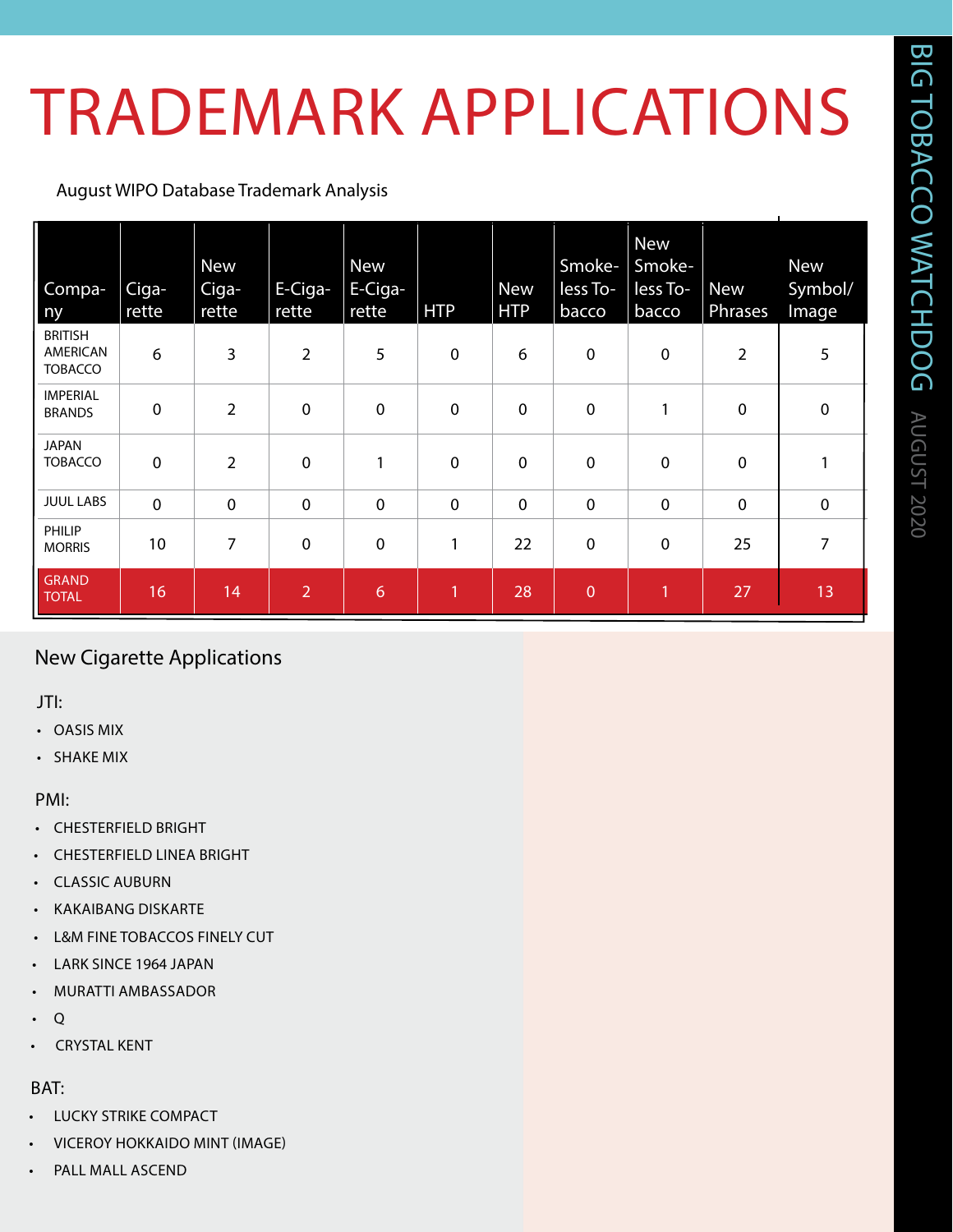#### IMPERIAL:

- BREEZE
- COLD BLAST

#### New E-Cigarette Applications

#### BAT & NICOVENTURES:

- CORAL SWITCH
- GOLDEN BLEND
- GOLDEN TOBACCO ORIGAMI DESIGN
- MANGO ORIGAMI DESIGN
- VANILLA ORIGAMI DESIGN

#### JTI:

• LOGIC COLOR FLAVOR VAPOR

#### New Heated Cigarette Applications:

#### BAT:

- GLO &MORE
- **GLO INDUCTION HEATING TECHNOLOGY**
- NEO ARCTIC BLUE MIX
- NEO PIÑA COOLADA
- NEO ROSY CLICK
- NEO SPLASH CLICK

#### New Phrase Applications:

#### BAT:

- A BETTER TOMORROW
- BAT WITH SAIL
- CBN SCORE

#### PMI:

- HEETS FOR IQOS
- RUBY TOUCH
- VAPE IQ
- VEEV BALANCED BLEND
- VEEV BRIGHT BLEND
- VEEV CARE PLUS
- VEEV CLASSIC BLOND
- HEETING
- MESH
- VEEV CLASSIC MINT
- VEEV GREEN MIX
- VEEV MAUVE TOUCH
- VEEV PURPLE TOUCH